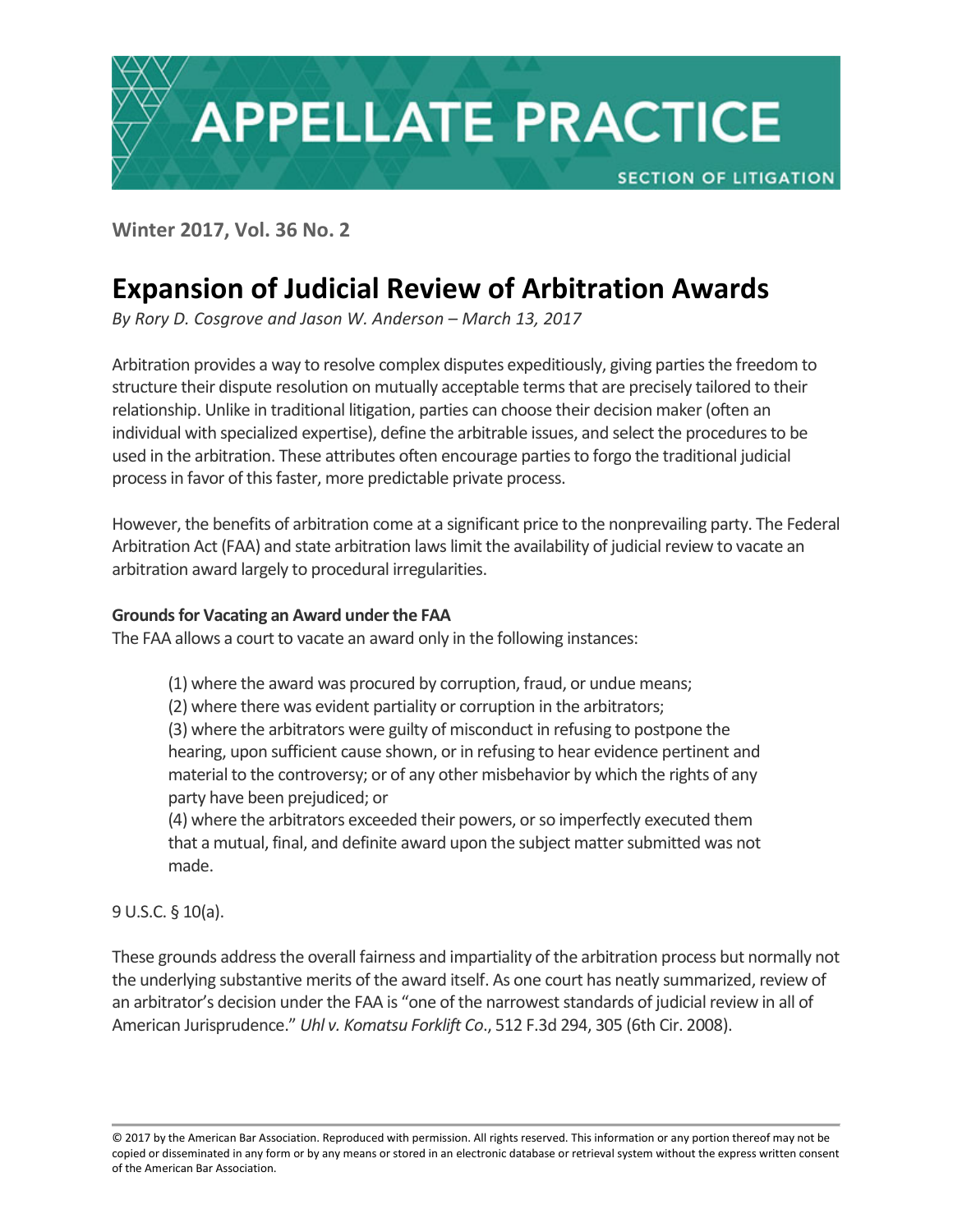

Despite the general freedom of parties to set the terms of arbitration by agreement, parties may not by contract alter or eliminate the four statutory grounds in section 10(a) for vacating an arbitration award. *Hall St. Assocs., LLC v. Mattel, Inc.*, 552 U.S. 576, 581–84 (2008). Because the statutory grounds to vacate an arbitration award are principally aimed at procedural irregularities, judicial review of any substantive grounds have been narrowly circumscribed. Although courts have reviewed awards for "manifest disregard of the law" by the arbitrator, usually on the basis that this would exceed the arbitrator's powers under section 10(a)(4), whether this remains a basis to vacate an arbitration award after *Hall Street* is an "open question." *Samaan v. Gen. Dynamics Land Sys., Inc.*, 835 F.3d 593, 600 (6th Cir. 2016).

## **Legality of Expanded Judical Review Provisions**

But what if an arbitrator issues an award well outside of the parties' reasonable expectations? What if substantial evidence does not support the award? What if the arbitrator applied the wrong law or incorrectly applied the right law?

Given the FAA's limited grounds for review, parties have tried by contract to circumvent the FAA by drafting expanded judicial review provisions. But the big question is whether parties may establish their own standard of judicial review for an arbitration award. Before the U.S. Supreme Court's 2008 decision in *Hall Street*, the federal circuit courts had split over whether parties by contract could alter judicial review under the FAA.

The FAA set narrow grounds for reviewing arbitration awards under section 10(a), which has been interpreted to preclude review of awards for legal errors or substantial evidence. *Kyocera Corp. v. Prudential–Bache Trade Servs. Inc.*, 341 F.3d 987, 994 (9th Cir. 2003) (en banc). Absent an arbitrator's violation of one of the four statutory grounds, the FAA required a court to confirm the arbitration award.

However, dicta in a 1989 decision by the U.S. Supreme Court evidently caused confusion over parties' ability to alter judicial review of an arbitration award under the FAA: "[P]arties are *generally free to structure their arbitration agreements as they see fit*. Just as they may limit the issues which they will arbitrate . . . so too may they specify by contract the rules under which the arbitration will be conducted." *Volt Info. Scis., Inc. v. Bd. of Trs. of Leland Stanford Junior Univ.*, 489 U.S. 468, 479 (1989) (emphasis added). Unmoored to the text of the FAA, four federal circuit courts have allowed expanded judicial review of an arbitration award. *See, e.g.*, *P.R. Tel. Co., Inc. v. U.S. Phone Mfg. Corp.*, 427 F.3d 21, 31 (1st Cir. 2005); *Roadway Package Sys., Inc. v. Kayser*, 257 F.3d 287, 293 (3d Cir. 2001); *Syncor Int'l Corp. v. McLeland*, 1997 WL 452245, at \*6 (4th Cir. 1997); *Gateway Techs., Inc. v.* 

<sup>© 2017</sup> by the American Bar Association. Reproduced with permission. All rights reserved. This information or any portion thereof may not be copied or disseminated in any form or by any means or stored in an electronic database or retrieval system without the express written consent of the American Bar Association.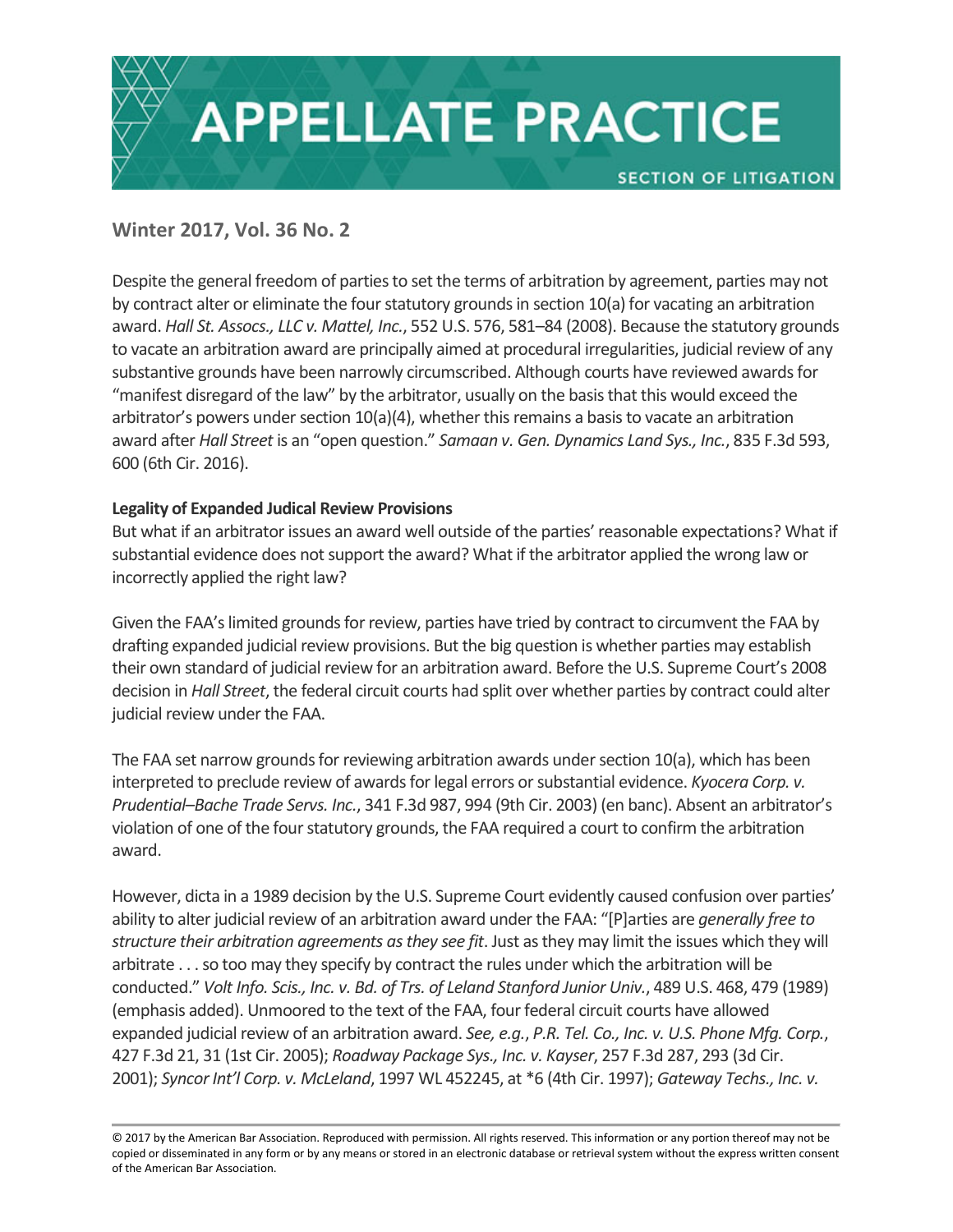

*MCI Telecomms. Corp.*, 64 F.3d 993, 997 (5th Cir. 1995). Others have concluded that, irrespective of the parties' contract, the FAA provided the only grounds for judicial review. *Kyocera Corp.*, 341 F.3d at 1000; *Bowen v. Amoco Pipeline Co.*, 254 F.3d 925, 936 (10th Cir. 2001).

*Hall Street* resolved the circuit split and held that the FAA's grounds for vacating or modifying an arbitration award are "exclusive" and may not be altered by contract. The Supreme Court concluded that an arbitration award's finality should prevail over parties' freedom to contract to expand the scope of judicial review.

However, the Court explicitly limited its holding to arbitration agreements proceeding under the FAA. *Hall Street* did not decide whether the FAA precluded "more searching review" based on other statutory authority, so it left open the question of whether parties could increase the level and scope of judicial review under state law. Thus, *Hall Street* did not foreclose parties' agreements to heightened judicial review of arbitration awards in all circumstances when operating under state law.

### **Judicial Review Provisions and Uniform Arbitration Acts**

Most states have their own arbitration statutes modeled after the Uniform Arbitration Act or the Revised Uniform Arbitration Act. Like the FAA, these uniform acts preclude parties by contract from altering the grounds for judicial review. Revised Uniform Arbitration Act § 23 cmt. B (2000).

For instance, Washington adopted the Uniform Arbitration Act. In Washington, judicial review of an arbitration award is limited to the eight grounds provided for by statute. *Malted Mousse, Inc. v. Steinmetz*, 79 P.3d 1154, 1158 (Wash. Ct. App. 2003). Parties cannot "create their own boundaries of review." *Barnett v. Hicks*, 829 P.2d 1087, 1093 (Wash. 1992); *cf. Schneider v. Setzer*, 872 P.2d 1158, 1160–62 (Wash. Ct. App. 1994) (concluding that parties cannot waive a trial de novo under the mandatory arbitration statute in order to seek immediate review of an arbitration award in the court of appeals).

Nevertheless, Washington courts have held that an arbitrator exceeds his powers by committing a legal error that is apparent "on the face of the award," meaning that the reviewability of an award may depend on whether it includes detailed reasoning. *See Cummings v. Budget Tank Removal & Envtl. Servs., LLC*, 260 P.3d 220, 226–27 (Wash. Ct. App. 2011). Thus, at least in Washington, parties may affect the reviewability of an arbitration award by agreeing whether it should include detailed reasoning.

<sup>© 2017</sup> by the American Bar Association. Reproduced with permission. All rights reserved. This information or any portion thereof may not be copied or disseminated in any form or by any means or stored in an electronic database or retrieval system without the express written consent of the American Bar Association.